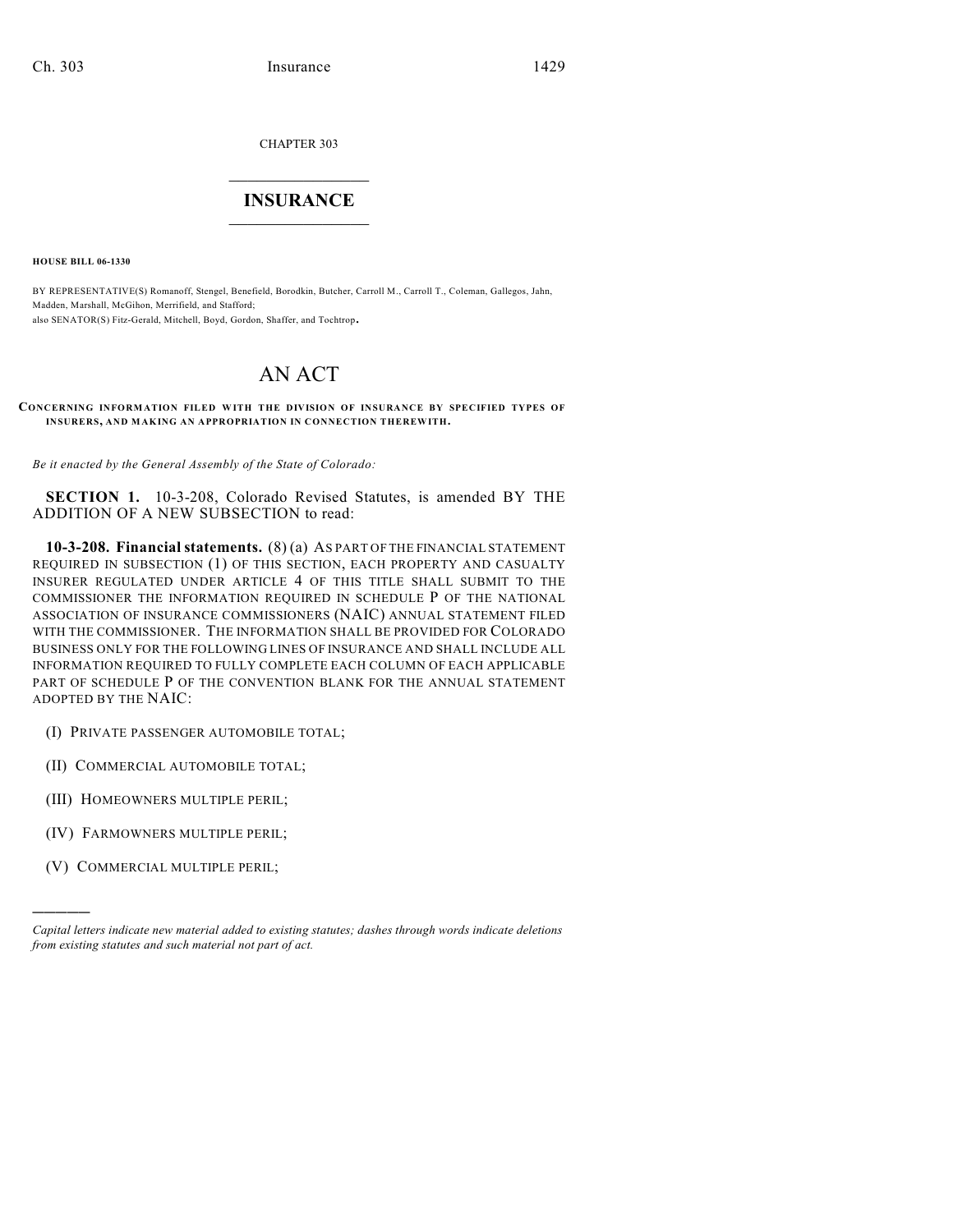(VI) MEDICAL MALPRACTICE; AND

(VII) OTHER LIABILITY.

(b) FOR PURPOSES OF COMPLYING WITH THE REQUIREMENTS OF THIS SUBSECTION (8), A PROPERTY AND CASUALTY INSURER SHALL NOT BE REQUIRED TO REPORT INFORMATION FOR CALENDAR YEARS COMMENCING PRIOR TO JANUARY 1, 2002.

**SECTION 2.** 10-4-403 (2) (b) and (2.1) (b), Colorado Revised Statutes, are amended to read:

**10-4-403. Standards for rates - competition - procedure - requirement for independent actuarial opinions regarding 1991 legislation.** (2) (b) In setting rates, insurers shall consider past and prospective loss experience and catastrophic hazards, if any, solely within the state of Colorado. However, if there is insufficient experience within Colorado upon which a rate can be based, the insurer may consider experiences within any other state or states which have a similar cost of claim and frequency of claim experience as the state of Colorado; and, if insufficient experience is available, the insurer may use a countrywide experience. The insurer, in its rate filing or in its records, shall expressly show STATE AND DESCRIBE what rate experience it is using, AND FOR COLORADO BUSINESS OTHER THAN WORKERS' COMPENSATION INSURANCE, THE INSURER SHALL SPECIFY THE STATE OR STATES FROM WHICH EXPERIENCES WERE DRAWN AND THE CONSIDERATIONS USED IN SETTING THE RATES. In considering experience outside the state of Colorado, as much weight as possible shall be given to the Colorado experience. The rates shall allow a reasonable margin for profit, and contingencies, profit being as allowed in subparagraph (III) of paragraph (a) of this subsection (2), AND CONTINGENCIES.

(2.1) (b) In setting rates, medical malpractice insurers shall consider past and prospective loss experience and catastrophic hazards, if any, solely within the state of Colorado. However, if there is insufficient experience within Colorado upon which a rate can be based, the insurer may consider experiences within any other state or states which have a similar cost of claim and frequency of claim experience as the state of Colorado; and, if insufficient experience is available, the insurer may use a nationwide experience. The insurer, in its rate filing or in its records, shall expressly show STATE AND DESCRIBE what rate experience it is using, SPECIFYING THE STATE OR STATES FROM WHICH EXPERIENCES WERE DRAWN AND THE CONSIDERATIONS USED IN SETTING THE RATES. In considering experience outside the state of Colorado, as much weight as possible shall be given to the Colorado experience. The rates shall allow a reasonable margin for profit and contingencies, including dividends, savings, or unearned premium deposits allowed or returned by insurers to their policyholders, members, or subscribers. In determining profits, the insurer shall consider investment income from unearned premium reserves and reserves for incurred losses and incurred but not reported losses.

**SECTION 3. Appropriation.** In addition to any other appropriation, there is hereby appropriated, out of any moneys in the division of insurance cash fund created in section 10-1-103 (3), Colorado Revised Statutes, not otherwise appropriated, to the department of regulatory agencies, for allocation to the division of insurance, for the fiscal year beginning July 1, 2006, the sum of five thousand